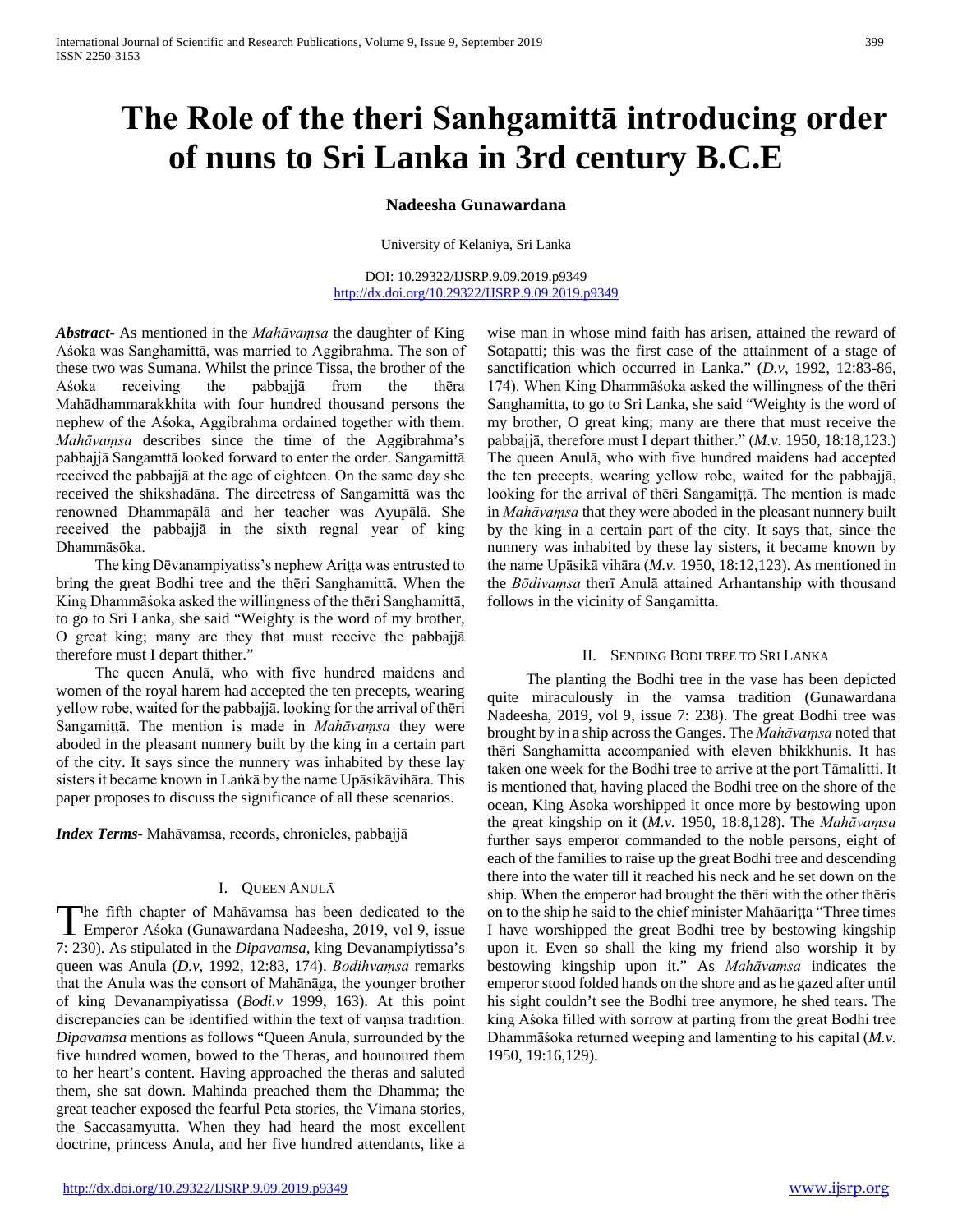#### III. THE ARRIVAL OF THE BODHI TREE

 The worship of trees were prevailed in ancient Sri Lanka (Amaratunga Geethani & Gunawardana Nadeesha, 2019, vol. III, Issue VI: 203). The arrival of the Bodhi tree to Sri Lanka is linked with quite miraculous stories. The *Mahāvaṃsa s*ays that offering were provided by many devatās and the nāgas practiced their magic to win the great Bodhi tree. While reaching the Bodhi it was offered by the Nagās with white and blue lotuses of various kinds, Atimutta of honey sweet scent, Takkarika and Kovilara flowers, trumpet flowers, and quantities of Bimbajāla flowers, Asoka and Sāla flowers, mixed with Piyangu (*D.v*, 1992, 16:19-20, 194). The thēri Sanghamitta took the form of a griffin terrified the great snake *(M.v.* 1950, 19:20,130). The serpents had worshiped it for a week by bestowing on it the kingship of the nāgas. The great Bodhi tree arrived on the seventh day (*M.v.* 1950, 19:23,130). King Devānaṃpiyatissa and sāmaṇera Sumana looked forward for the arrival of the great Bodhi tree, in a place called Samuddapaṇṇsāla (*M.v.* 1950, 19:26,130). The king descended even neck deep into the water, together with sixteen noble persons and had taken the great Bodhi tree upon his head, and lifted it down upon the shore. The king Devānaṃpiyatissa worshiped the Bodhi tree by bestowing on it the kingship of Laṅka. He entrusted the duty of looking after the great Bodhi tree on those sixteen casts arrived with Samgamitta, whilst he himself taking a duty of a door keeper (*Bodi.v,* 1999, 196). He commanded solemn ceremonies of many kinds to be carried out for three days (*M.v*. 1950, 19:32,131). The *Mahāvaṃsa* further says that the Bodhi tree was set down at the entrance to the village of the brahman Tivakka (*M.v.* 1950, 19:37,131). The road that leads to the Anurādhapura sprinkled with white sand, bestrewn with various flowers, and adorned with planted pennons and festoons of blossoms. As mentioned in the *Mahāvaṃsa* Bodhi tree was brought to the city of Anurādhapura on the fourteenth day. The Bodhi tree was planted at the Mahāmeghavanārāma in the eighteenth regnal year of the Dhammāsoka (*M.v.* 1950, 20:1,136). When the Bodi was established, the earth quaked (*D.v,* 1992, 16:33, 195).

As stipulated in the *Mahāvaṃsa* thera Mahinda, Bhikkhuṇῑ Saṃghamittā, king Dēvanaṃpiyatissa, the nobles of Kājaragāma, the nobles of Candanagāma, Brahmana Tivakka and the people who dwelt in the island participated in the festival of the great Bōdhi tree (*M.v.* 1950, 19:53-56,132.) One fruit fallen down from the east branch of the Bhodi tree, whilst all the gathered people gazing at the Bodhi tree. Mahinda thēra took it up and gave it to the king to plant. The king planted it in a golden vase filled with earth mingle with perfumes. It grew springing from it, eight shoots, stood there, the young Bodhi trees were four cubits height (*M.v.* 1950, 19:58,132). When the king saw the young Bodhi trees he, with senses all amazed, worshiped them by the gift of a white parasol and bestowed royal consecration on them. The eight Bodhi saplings were planted at the following places:

- 1. at the landing place Jambukōla on the spot where the great Bodhi tree had stood
- 2. at the village of Brahman Tivakka (*Bodi.v*, 1999, 198)
- 3. at the Thūpārāma
- 4. at the Issarasamaṇārāma
- 5. in the court of the first thūpa
- 6. at the monastery of the Cētiya mountain
- 7. at Kājaragāma (*Bodi.v*, 1999, 198)
- 8. at Candanagāma (*Bodi.v*, 1999, 198)

 As *Mahāvaṃsa* says four other fruits were planted, thirty two Bodhi saplings sprang and they were planted at a distance of a yojana, here and there in vihāras (*M.v.* 1950, 19:63,133). The *Bodivamsa* gives us detailed list of the places where the thirty two Bōdis planted as follows (*Bodi.v,* 1999, 198-199). The places were Malvessā temple, Tantrimalē temple, Mahājallika fishing village situated near the coast, Kottiyārama, Polonnaruwa, Rusigama in Matalē, Māgama in Ruhuṇa, Vilvala, Mahiyaṇgana, Vilgam vehera, Mutiyaṇgana in Uva, Buttala Happoru temple, Situlpavva temple in Ruhuṇa, Vanavāsa temple situated west to the taṇgalla temple, Veligam temple, Paragoda, Meddēgama, Ganēgama, Pusulpitiya in Kotmalē, Vaturē in Māyārata, Beligala, Bellanvila, Vanduruva, Vattarama Rajamahāvihāra, Sulugallē, Resvēruva, Katiyave, Giribā temple, Mount Yāpahuwa, Kasagalu Vehera and Galvehera in Ambalava.

### IV. EIGHTEEN CASTS

 The chapter twenty one, the arrival of the Bodhi tree mentions that the emperor Aśoka has sent eighteen persons from the royal families, eight from families of ministers, eight persons from Brahmana families, eight from families of traders, persons from the cowherds and from the hyena and sparrow hawk clans, weavers, potters, from all the handicrafts, from the nāgās and the yakkhas to watch over the Bodhi tree (*M.v.* 1950, 19:1-4,128). *Bodivamsa* noted that the king Asoka has given authority to prince Vidurinda and the eight gods from different cast to protect the Bodi tree. Further the *Bodhivamsa* mentions king Asoka has sent eight persons from following casts; royalist, Setti, Brahmana, Kelembhi, trade, archery, Saras, Kilingu, Kapu, Balath, Pehera, potters, Malkaru, Osadavatu, Sannasi, cooks, Kumburu, ironsmiths, goldsmiths, drum bitters, Satkaru, guards of the parks (*Bodi.v*, 1999, 193). The discrepancy within the text in *Mahāvaṃsa* and *Bodhivamsa* can be clearly identified. Vedisa Devi's eight brothers also arrived with the eighteen casts. Prince Summitta and the prince Bodigupta were the leaders of the above group. Sumitta was appointed to watch over the eighteen casts and Bodigupta was appointed to watch over the Bodi tree. Four women were appointed as perahera bisos to pour water frequently to the Bodi tree as well. The eight golden and eight silver vessels were given to pour water to the Bodi tree (*Bodi.v*, 1999, 193).

Prince Bōdigupta and Sumitta were highly treated, the king Devanmapiyatissa constructed a dwelling house for them with the guidance of thera Mahinda (*Bodi.v*, 1999, 201). As stipulated in the *Bōdivamsa t*hey were instructed by thera Mahinda not to mix with the other cast as they were unique from their casts. King Devanampiyatissa has given titles to eight princes who arrived with Bodi tree (*Bōdi.v*, 1999, 201-202).

- Prince Bodigupta the post of Jayamahālēnā
- Prince Sumitta the post of Jayamahā Lekakha
- Prince Chandragupta the post of Malayarāja (Vilbā Janapada has been given)
- Prince Dēvagutta The post of Lakmaharäti
- Prince Dharmagutta The post of Mōriya situ (Mōriya Janapada has been given)
- Prince Sooriyagutta the post of Koturugātā
- Prince Gotama the post of Jattaggāhka
- Prince Jutindara the post of Arakmana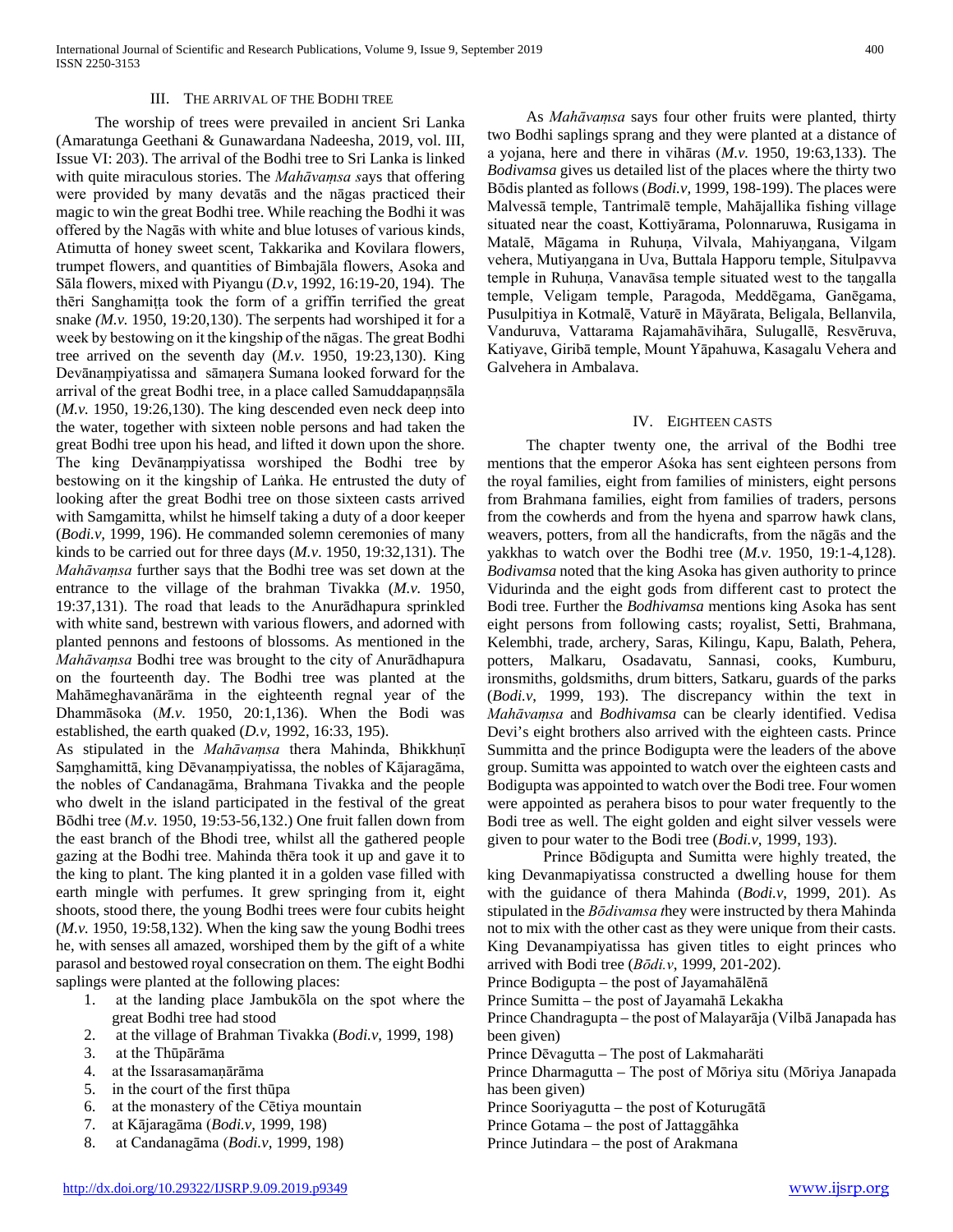According to the *Bōdivamsa* king Devānampiyatissa has given titles to the rest of the other representatives of different casts, who arrived with the Bodi tree (*Bodi.v*. 1999, 202-203).

- 1. Leader of the cast of setti title of the Kadugannā (steward with sward to protect the Bodi tree)
- 2. Leader of the cast of Brahmana the title of the Bamununā (The master of ceremonies to the Bodi tree)
- 3. Leader of the cast of Kelembhi the title of the Uturupasnā (to hoist golden and silver flags to the Bodi tree)
- 4. Leader of the cast of traders the title of the Mahaveledanā (to supply fragrance air)
- 5. Leader of the cast of archery the title of the Maharekinā (to protect the Bodi tree from reaching crows)
- 6. Leader of the cast of Siras the title of the Sarasnā
- 7. Leader of the cast of Kālingu the title of the Kalingunā (to provide new flowers to the Bodi tree)
- 8. Leader of the cast of Kapu the title of the Kapunā (to provide five kinds of flowers and serve to the Bodi tree)
- 9. Leader of the cast of Balat the title of the Doranā (to watch the gates of the Bodi tree)
- 10. Leader of the cast of Peshakāra (weavers) the title of the Peherakarunā (to provide water strains to the Bodi tree) There were three type of treasury in ancient Anuradhapura period (Amaratunga Geethani &Gunawardana Nadeesha 2019, vol. 9, issue 6:761)
- 11. Leader of the cast of Kumbhakāra (potters) the title of the Kumbalkarunā (to provide vessels to the Bodi tree)
- 12. Leader of the cast of Mālākāra the title of the Malkarunā (to make garlands and bouquets to the Bodi tree)
- 13. Leader of the cast of Gandhakāra the title of the Gadakarunā (to provide fragrances to the Bodi tree)
- 14. Leader of the cast of Gettam the title of the Mahasīnā (to provide curtains and flags to the Bodi tree)
- 15. Leader of the cast of Arakkemi the title of the Mulurekina (to provide rice)
- 16. Leader of the cast of Kumburu the title of the Kumburnā (to provide saws and scissors)
- 17. Leader of the cast of Lōkuru (Blacksmiths) the title of the Lōkurunā (to carve in gold and silver at the ceremony)
- 18. Leader of the cast of Rankaru (Goldsmiths) the title of the Ata Telinā (to make fences and vessels in gold and silver.)
- 19. Leader of the cast of carpenters the title of the Muduntavaruna (to make hood carpets above the Bodi tree with the help of artist.)
- 20. Leader of the cast of Gāndarva cast the title of the Maha Palavana (to beat drums three times per day)
- 21. Leader of the cast of Jatrakāra the title of the Satkrunā (to provide flags to worship the Bo tree)
- 22. Leader of the cast of Udyānapāla (guard of the parks) the title of the Uyan Gov Vedärum (to cultivate flower plants to provide flowers to worship the Bodi tree)

 The King Devanampiyatissa appointed one thousand families and he bestowed on them eight golden drums for the

performance of the rites of royal coronations and other festivals. He gave them one danawwa (land area) and appointed the minister called Chandragupta to protect the Bodhi tree as well (*D.v,* 1956, 16:37-38, 223). He built a palace called Dēvagupata, lands were donated and revenues of villages were granted to them (*D.v,* 1956, 16:39, 195). As stipulated in the *Bōdivamsa* four royal virgins were appointed to pour water to the Bōdi tree with golden and silver vessels. They were called as Perahära Bisō. The king Devānampiyatissa has given titles, vested villages on the leaders of the different casts and inquired, whether the clan of the Mahalänās got established in Sri Lanka from Mahinda. Thēra said that although the clan was established the roots of the same were not properly established yet. When the two Mahalänās (two brothers of Dēvi Vēdisa) pay homage to the Bō tree with their children and grandsons the clan should be properly established (*Bodi.v*, 1999, 204).

 As remarks in the *Bōdivaṃsa* prince Bōdi Gupta was married to a sister of Bodimittā, a female novice called Sunandā, who dwelled with Sanghamitta in the Hatthalhaka nunnery. Prince Sumitta was married to a princes Sumanā who dwelled at the same nunnery. She was one of the grand daughters of Vēdisa Dēvi. Devi Sunandā has given birth to two sons called Mahinda and Vidurinda. Dēvi Sumanā has given birth to Kashyapa and Sanghamitta (*Bodi.v*, 1999, 204). They were treated as purely born, as they were not mixed with any cast. They were given with the following titles by king Devānampiyatissa. Prince Mahinda was given the title of Sululiya Mahalēnā, Prince Kāshyapa was given the title of Perahära Mahasitunā, Prince Vidurinda was given the title of Lakdivpirisidunā and prince Sanghamitta was given the title of Sulusitunā. They were instructed to arrange festivals annually by king Devānampiyatissa. The eight merchant guilds who had brought the great Bodhi tree hither were named there, form the 'Guild of the Bōdhi-bearers' (*M.v.* 1950, 19:67,133).

 *Dipavamsa* mentions that the four Bhikkunis who brought the Bōdi branches to Sri Lanka in the past, were Rucinandā, Kanakadattā, Sudhammā and Sanghamittā. Further it also mentions the place where the four Bō trees were planted (*D.v*, 1956, 17:22-24, 197). The Kakusanda Buddha's Sirisa Bō tree alias Mahari tree was planted in the Mahātīrta garden. The Konāgamana Buddha's Dimbul Bō tree was planted in the Mahānāma garden. The Kasup Buddha's Nugaruk Bō tree was planted in the Sāgara garden and the Gauthama Buddha's Esathu Bō tree was planted in the Mahāmēgavanna garden. It is also mentions the four converters of Tambapanni go as follows; (*D.v*, 1992, 17:25, 197).

Mahādeva who possessed the six supernatural faculties

Sumana versed in the analytical knowledge

Sabbananda possessing the great magical powers Learned Mahinda.

# V. MONASTERY OF THE HATTHĀḶHAKA

 The king's state elephant was used to wander about at the border of Kadamba flower thicket. Since they knew that this place was pleasing to the elephant they put up a dwelling house for elephants there. One day the elephant could not take the food given to him and the king questioned the thēra (*M.v.* 1950, 19:74,134). The thēra told the king that the elephant would have felt that a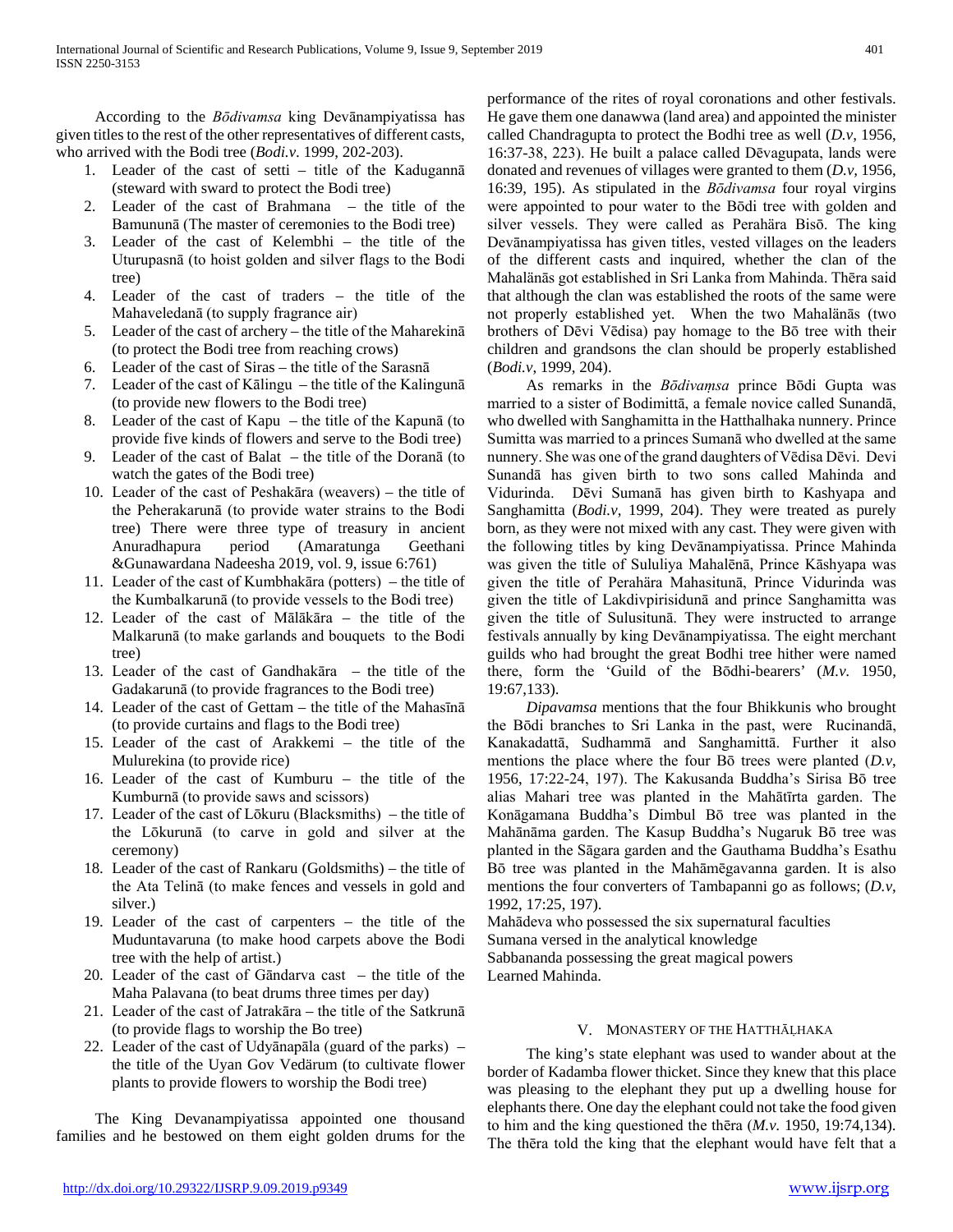thūpa should also be built in the Kadamba flower thicket. Hence the king built a thūpa, with a relic, in the very place and a house for the thūpa. The great thērī Sanghamittā, who longed for a quiet dwelling place, because of the too great crowding of the vihāra where she lived, went to the thither. The king Dēvanaṃpiyatissa ordered for the erection a pleasing convent for the bhikkuṇīs within the close vicinity of the thūpa house. Since the convent, built for the bhikkhuṇīs was within close proximity to the elephant post it was known by the name Hatthāḷhaka vihāra (*M.v.* 1950, 19:83,135). The monastery of Hatthāḷhaka built by the king Dēvanampiyatiss, consisted of twelve buildings (*M.V.* 1950, 19:69,134). There were three important buildings there. In one building the mast of the ship that had come with the great Bodhi tree was set up. In one the rudder, and in the other one the helm were kept (*M.V*. 1950, 19:70,134). This can be taken as the oldest evidence of a museum that had been recorded in the Vaṃsa tradition.

# VI. ORDER OF NUNS IN SRI LANKA DURING THIS PERIOD

 Thēra Mahinda is stipulated as Dīpaprasādaka in Sri Lanka (Gunawardana Nadeesha, 2019, vol 9, issue 6: 634). The *Dipavamsa* depicts few names of Bhikkunis well versed in Vinaya who lived in Jambudipa. They were Patācāra, Dhammadinnā, Sobhitā, Isidāsika, Visākhā, Sonā, Sabalā, wise Samghadāsi Nandā and Dhammā (*D.v,* 1992, 18:10, 204). The Chapter 15 of *Dipavamsa* sheds light on some bhikkhunhis who were about to arrive Sri Lanka. It included that the wise Saṃghamitta and the clever Uttarā, Hemā and Māsagallā, Aggimittā, chary of speech, Tappā and Pabatacchinnā, Mallā and Dhammadāsiyā. As explained in the *Dīpavaṃsa* these Bhikkhunis who were firm and free from defilements and whose thoughts and wishes are pure, firmly established the true dhamma and Vihaya (*D.v*, 1992, 15:78, 191). Whilst Mahinda thēra was having a discussion regarding the arrival of Sanghamitta, he has mentioned on the names of the above bhikkuni's to King Devanampiyatiss. As mentioned in the *Dīpavaṃsa* Sanghamitta arrived hither with the following young bhikkunis; Namely Uttarā, Hemā, Pasādapālā, Aggimittā, Dāsikā, Pheggu, Pabbatā, Mattā, Mallā and Dhammadāsiya (*D.v,* 1992, 18:11-12, 204). Further this mentions that these bhikknis taught the Vinaya Piṭaka in Anurādhapura. They also taught the five collections of the sutta piṭaka and the seven treatises of the Abhidhamma. The 18th chapter of the *Dipavamsa* gives us list of bhikkhunis who dwelled in Sri Lanka. Saddhammanandī, Soma, Giriddhi, Dasikā and Dhammā, a guardian of the Dhamma and well versed in Vinaya, and Mahila who kept the Dhutaṅga precepts, and Sobhaṇā, Dhammatāpasā, the highly wise Naramittā who was well versed in the Vinaya, Sātā, versed in the exhortations of theris, Kālī and Uttarā, these Bhihhunis received the Uapasampadā ordination in the island of Lanka (*D.v,* 1992, 18:14-16, 205). Theri Uttara dwelled with twenty thousand Bhikkhunis. She has been treated by king Abhya (*D.v,* 1956, 18:19, 237). They taught the Vinayapiṭaka five collections of the Sutta piṭaka and the seven treatises of the Abhidhamma in Anurādhapura (D.v, 1992, 18:20, 237).

As in the Dipavamsa all the daughters of king Kavantissa have entered in to the order of nuns. The learned Girikali was the daughter of King's Purohita Brahmana or the chaplian. She entered in to the order of nuns. The thērīs Dasisyā, Kaliya,

Subbapapika and subbapaliya the minister Dutta's daughters too entered to the order of nuns (*D.v,* 1956, 18: 22, 237). These bhikkunis, well versed in the whole of the sacred scriptures, and were firmly grounded in the true faith in the vinaya. A thērī Rohana, who had twenty thousand bhikkunis in India, arrived with Saṃgahamitta and she was honored by the illustrious king Abhaya (*D.v,* 1956, 18: 24, 238). The theri Mahādevī, Padumā and famous Hēma were treated by the king Devānampiyatissa. They taught the Vinayapiṭaka in Anurādhapura.

 Other famous bhikkunis were Mahasōna, Datta, Sivali. The theri Nāgā, Nāgamittā, Dhammaguptā and Dāsikā had a fascinating appearance. Thērī Samuddā, Sapttā, Jannāya, Upāli and Revathā were clever in Saddhammavaṃsa (*D.v*, 1956, 18: 29, 238). The daughter of Somadeva, theri Mala and theri Khema were the best among the Vinaya studying Bhikkhunis (*D.v*, 1956, 18: 30, 238). Theri Tissa held the position of the best among the preachers of the Dhamma. The theris Mahāruha and Sīvali who were well versed in Vinaya came hither with twenty thousand Bhikkunis from India (*D.v*, 1956, 18: 32, 239). They all taught the Vinayapitaka in Anurādhapura with the request of king Abhaya. Most probably this king might be the king Kutakannatissa who ruled during the 41 B.C.E to 19 B.C.E. Other reset of the thērīs who are mentioned in the *Dīpavaṃsa* can be categorized as follows; (*D.v,* 1956, 18: 34-40, 239).

- Thērī Samudā (king's daughter)
- Thērī Nāvā (king's daughter)
- Thērī Dēvī (king's daughter)
- Thērī Sīvalī (king's daughter)
- Thērī Nāgapāli (wise)
- Thērī Nāgamittā (clever)
- Thērī Mahīlā (clever)
- 
- Thērī Pālā (A guardian of the Bhikkhunis and well versed in the vinaya)
- Thērī Chulla Nāgā (clever in Saddhammavamsa)
- Thērī Chulla Nagamitta (clever in Saddhammavamsa)
- Thērī Sanha (clever in Saddhammavmsa)
- Thērī Gamika Dhita (strengthen)
- Thērī Mahātissā (renowned scholar)
- Thērī Mahāsumanā (renowned scholar)
- Thērī Chūlasumanā (renowned scholar)
- Thērī Mahākali (intelligent)

# VII. THE DEMISE OF THĒRĪ SANGHAMITTA

 The thēri Sanghamitta passed away in the ninth reginal year of king Uttiya. Whilst she was dwelling in the Hatthāḷhaka convent she passed away at the age fifty nine (*M.v.* 1950, 20: 49,140). The king commanded supreme houours of burial a week through, and the whole of Laṅka was adorned as for the thēra. The body of the thert laid upon a bier, brought after a week, out of the city, to the east of the Thūpārama, near the Cittasāla in sight of the great Bodhi tree, on the spot pointed out by the there herself, the king caused the burning to take place. King Uttiya had built a thūpa there.